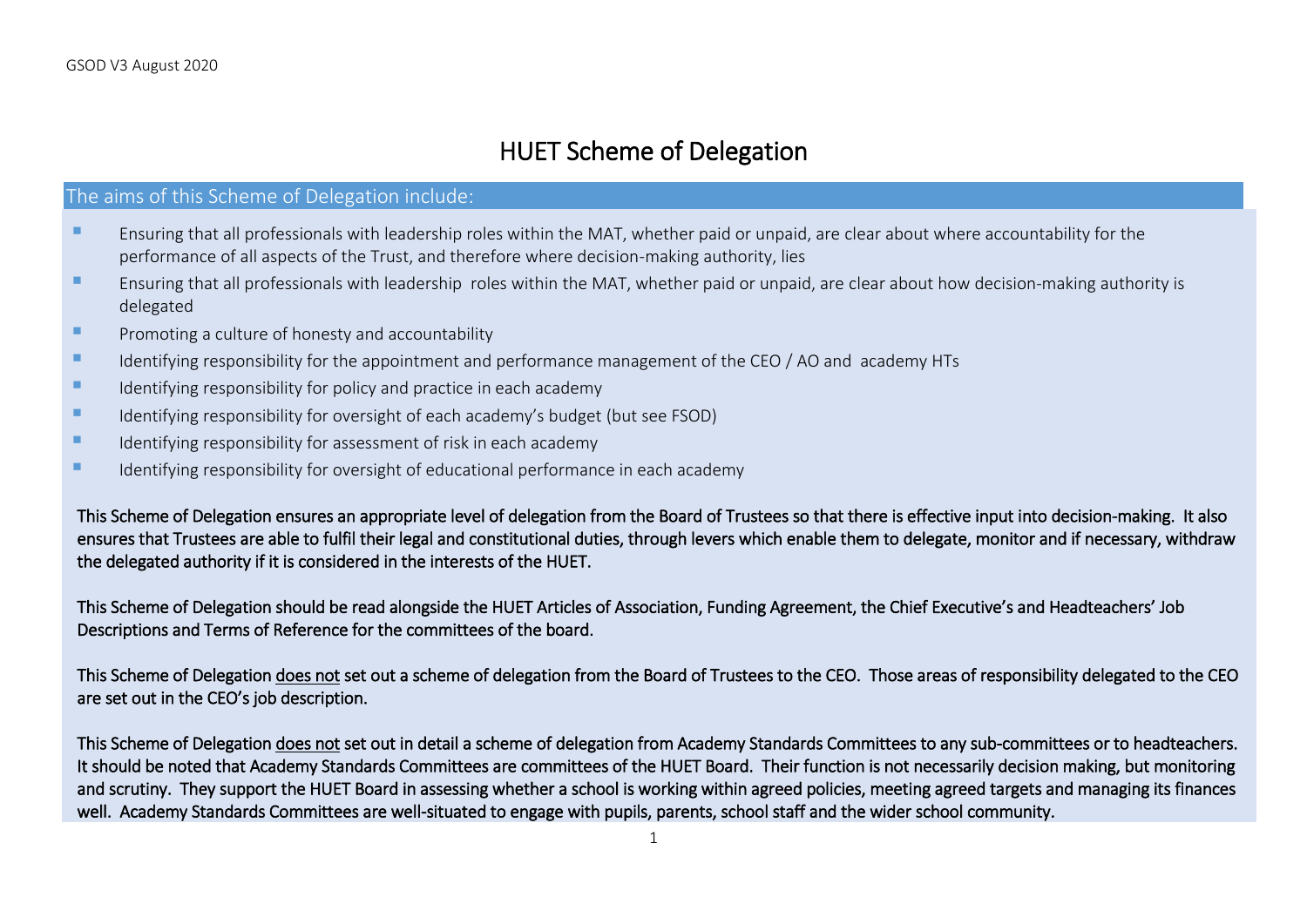As employees of the HUET Board, those areas of responsibility delegated to the headteacher by trustees are set out in the headteacher's job description.

Where matters are not specified as delegated, they are reserved to the Board. The Board is not entitled to give away any of its authority permanently and retains the right to revoke, at its sole discretion, any or all of the powers it delegates if, for example, the Board is concerned that:

- delegated powers are not being used effectively in the interests of the HUET
- the use of delegated powers is damaging the interests or reputation of the HUET
- delegated powers are being used against the letter or spirit of the HUET's agreed policies and procedures.

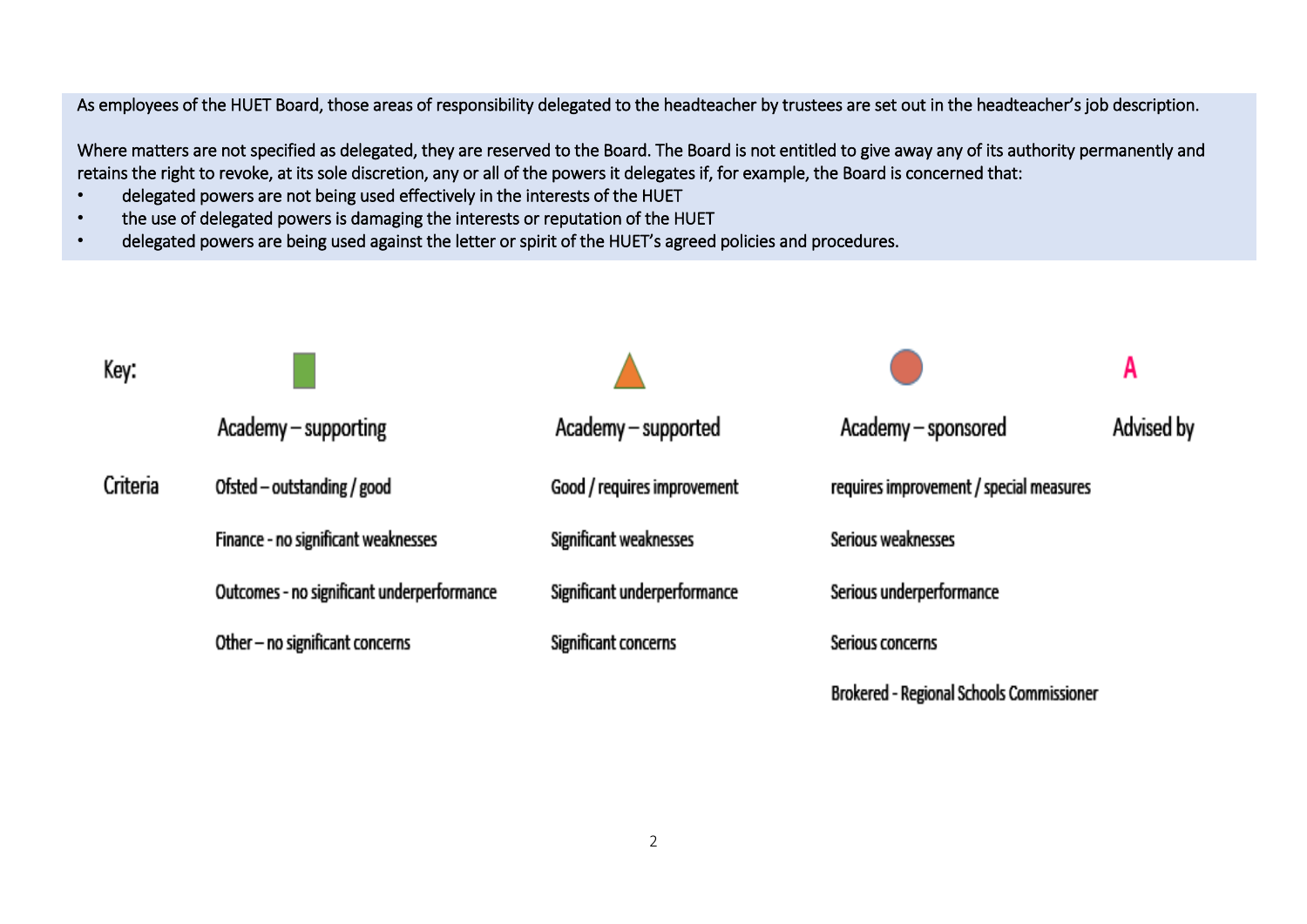|                                                                               | Area of Accountability / Authority                                                                                         |                |                    | Delegation          |                                          |                     |  |  |  |
|-------------------------------------------------------------------------------|----------------------------------------------------------------------------------------------------------------------------|----------------|--------------------|---------------------|------------------------------------------|---------------------|--|--|--|
| Area                                                                          |                                                                                                                            | <b>Members</b> | <b>Trust Board</b> | Trust<br>Committees | Academy<br><b>Standards</b><br>Committee | <b>Headteachers</b> |  |  |  |
|                                                                               | Governance framework                                                                                                       |                |                    |                     |                                          |                     |  |  |  |
| <b>Members</b><br><b>Trustees</b><br>Academy<br><b>Standards</b><br>Committee | Members: Appoint/Remove                                                                                                    |                | A                  |                     |                                          |                     |  |  |  |
|                                                                               | Trustees: Appoint/Remove                                                                                                   |                | A                  |                     |                                          |                     |  |  |  |
|                                                                               | Role descriptions for Members / chair                                                                                      |                | A                  |                     |                                          |                     |  |  |  |
|                                                                               | Role descriptions for trustees/<br>specific roles/committee members: agree                                                 | A              |                    |                     |                                          |                     |  |  |  |
|                                                                               | Board Committee chairs: appoint and remove                                                                                 |                |                    | A                   |                                          |                     |  |  |  |
|                                                                               | Company Secretary to board: appoint and remove                                                                             | A              |                    |                     |                                          |                     |  |  |  |
|                                                                               | ACADEMY STANDARDS COMMITTEE chairs and local committee chairs:<br>appoint and remove                                       |                |                    |                     |                                          | А                   |  |  |  |
|                                                                               | Parent governor: elected                                                                                                   |                |                    |                     |                                          | А                   |  |  |  |
|                                                                               | Clerk to ACADEMY STANDARDS COMMITTEE: appoint and remove                                                                   |                |                    |                     |                                          | А                   |  |  |  |
|                                                                               | Articles of association: agree and review                                                                                  |                | A                  |                     |                                          |                     |  |  |  |
|                                                                               | Scheme of delegation: agree and review                                                                                     | A              |                    |                     | A                                        |                     |  |  |  |
|                                                                               | Governance structure (committees) for the trust: establish and review<br>annually                                          |                |                    | A                   | A                                        |                     |  |  |  |
| Governance<br>framework                                                       | Terms of reference for trust committees (including audit if required, and<br>scheme for school committees): agree annually |                |                    | A                   | A                                        |                     |  |  |  |
|                                                                               | Terms of reference for ACADEMY STANDARDS COMMITTEEs: agree and<br>review annually                                          |                |                    |                     | A                                        |                     |  |  |  |
|                                                                               | Skills audit (Members / Trust / ACADEMY STANDARDS COMMITTEEs):<br>complete and recruit to fill gaps                        |                |                    |                     |                                          |                     |  |  |  |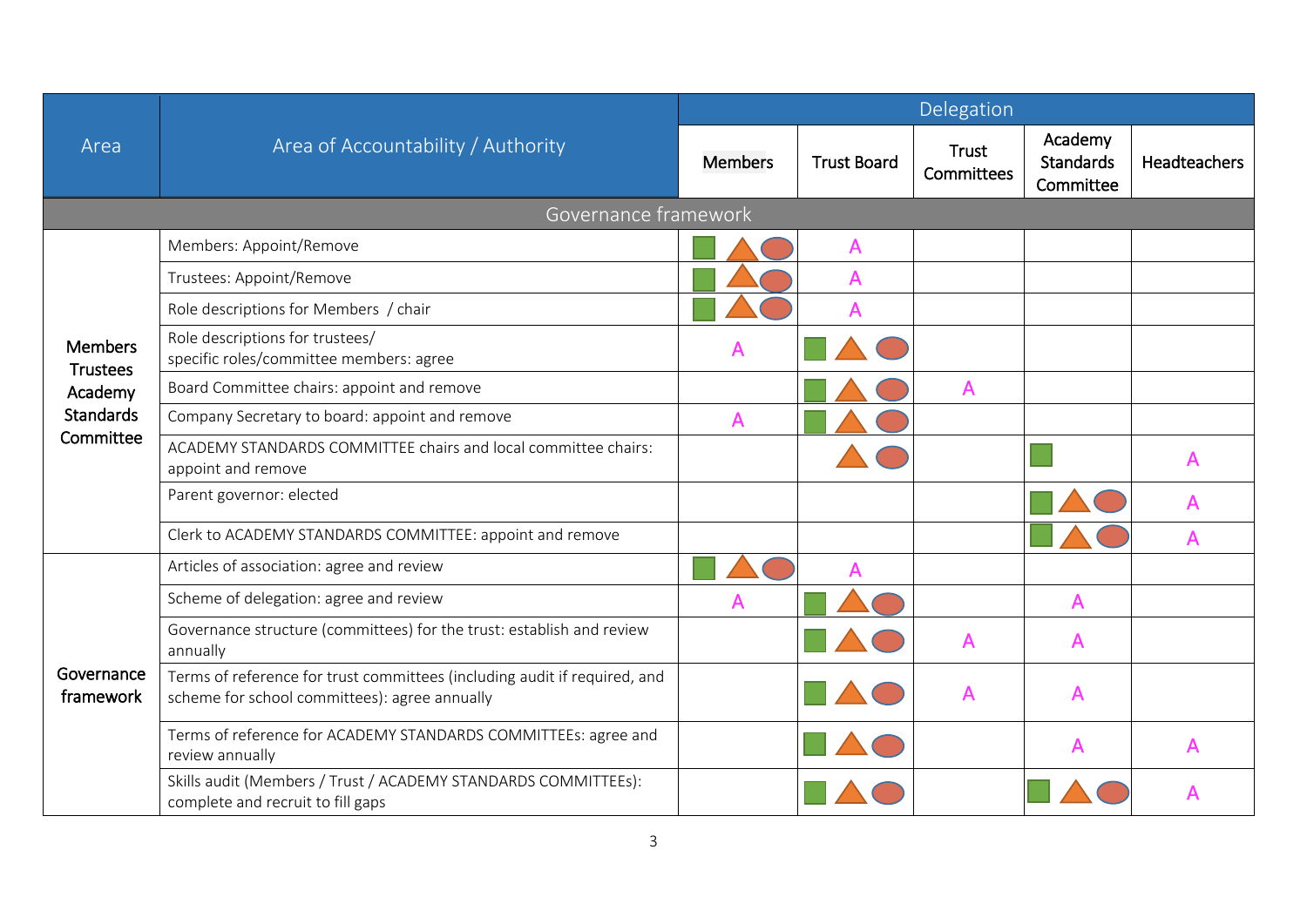|           | Area of Accountability / Authority                                                                                                                                                                 | Delegation     |                    |                     |                                          |              |  |
|-----------|----------------------------------------------------------------------------------------------------------------------------------------------------------------------------------------------------|----------------|--------------------|---------------------|------------------------------------------|--------------|--|
| Area      |                                                                                                                                                                                                    | <b>Members</b> | <b>Trust Board</b> | Trust<br>Committees | Academy<br><b>Standards</b><br>Committee | Headteachers |  |
|           | Annual self-review of trust board and committee performance: complete<br>annually                                                                                                                  | $\overline{A}$ |                    |                     |                                          |              |  |
|           | Annual review / self-review of ACADEMY STANDARDS COMMITTEE<br>performance: complete annually                                                                                                       |                |                    |                     |                                          | A            |  |
|           | Chair's performance: carry out 360 review periodically                                                                                                                                             |                |                    |                     |                                          | A            |  |
|           | Succession: plan                                                                                                                                                                                   |                |                    |                     |                                          |              |  |
|           | Annual schedule of business for trust board: agree                                                                                                                                                 |                |                    | A                   |                                          |              |  |
|           | Annual schedule of business for ACADEMY STANDARDS COMMITTEE:<br>agree                                                                                                                              |                |                    |                     |                                          | А            |  |
|           | Reporting                                                                                                                                                                                          |                |                    |                     |                                          |              |  |
|           | Trust governance details on trust and academies' websites: ensure                                                                                                                                  |                |                    |                     |                                          | A            |  |
|           | Academy governance details on academy website: ensure                                                                                                                                              |                | А                  |                     |                                          | A            |  |
|           | Register of all interests, business, pecuniary, loyalty for<br>Members/trustees/ACADEMY STANDARDS COMMITTEE members:<br>establish and publish                                                      |                |                    |                     |                                          |              |  |
| Reporting | Annual report on performance of the trust: submit to Members and<br>publish                                                                                                                        |                |                    | A                   | A                                        | A            |  |
|           | Annual report and accounts including accounting policies, signed<br>statement on regularity, propriety and compliance, incorporating<br>governance statement demonstrating value for money: submit |                |                    | A                   |                                          |              |  |
|           | Annual report work of ACADEMY STANDARDS COMMITTEE: submit to<br>trust and publish                                                                                                                  |                |                    |                     |                                          |              |  |
|           | <b>Strategic Direction</b>                                                                                                                                                                         |                |                    |                     |                                          |              |  |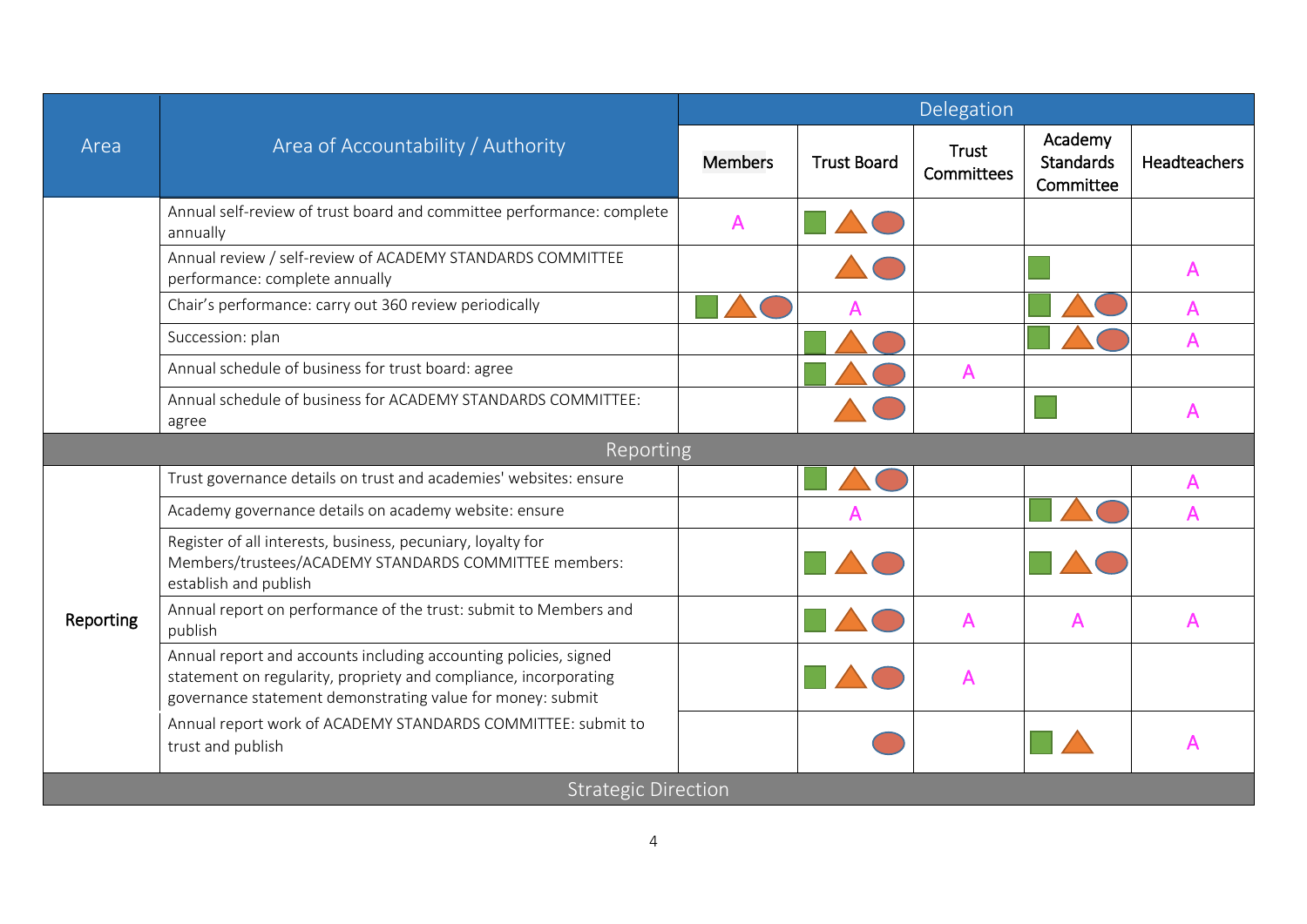|                               | Area of Accountability / Authority                                                                                                                                                                                                                                                                                                                                      | <b>Delegation</b> |                    |                     |                                          |                     |  |
|-------------------------------|-------------------------------------------------------------------------------------------------------------------------------------------------------------------------------------------------------------------------------------------------------------------------------------------------------------------------------------------------------------------------|-------------------|--------------------|---------------------|------------------------------------------|---------------------|--|
| Area                          |                                                                                                                                                                                                                                                                                                                                                                         | <b>Members</b>    | <b>Trust Board</b> | Trust<br>Committees | Academy<br><b>Standards</b><br>Committee | <b>Headteachers</b> |  |
|                               | Determine trust wide policies which reflect the trust's ethos and values<br>(facilitating discussions with unions where appropriate) including:<br>admissions; charging and remissions; complaints; expenses; health and<br>safety, premises management; data protection and FOI; staffing policies<br>including capability, discipline, conduct and grievance: approve |                   |                    |                     | $\mathsf{A}$                             | A                   |  |
|                               | Determine school level policies in line with MAT policies which reflect the<br>school's ethos and values e.g. admissions; SEND; safeguarding and child<br>protection; curriculum; behaviour                                                                                                                                                                             |                   |                    |                     |                                          |                     |  |
|                               | Financial scheme of delegation and central spend top slice: agree                                                                                                                                                                                                                                                                                                       |                   |                    | $\mathsf{A}$        | A                                        | A                   |  |
|                               | Management of risk: establish register, review and monitor                                                                                                                                                                                                                                                                                                              |                   |                    | A                   | A                                        |                     |  |
|                               | Engagement with stakeholders                                                                                                                                                                                                                                                                                                                                            |                   |                    |                     |                                          |                     |  |
|                               | Trust's vision and strategy: determine                                                                                                                                                                                                                                                                                                                                  |                   |                    | A                   | A                                        |                     |  |
| Strategic<br><b>Direction</b> | Schools vision and strategy: determine                                                                                                                                                                                                                                                                                                                                  |                   |                    | A                   |                                          | A                   |  |
|                               | Budget plan to support delivery of trust key priorities: agree                                                                                                                                                                                                                                                                                                          |                   |                    | A                   | A                                        | A                   |  |
|                               | Budget plan to support delivery of school key priorities: agree                                                                                                                                                                                                                                                                                                         |                   |                    | A                   | A                                        | A                   |  |
|                               | <b>Holding to Account</b>                                                                                                                                                                                                                                                                                                                                               |                   |                    |                     |                                          |                     |  |
| Holding to<br>Account         | Auditing and reporting arrangements for matters of compliance (eg<br>safeguarding, H&S, employment): agree                                                                                                                                                                                                                                                              |                   |                    | A                   | $\mathsf{A}$                             | Α                   |  |
|                               | Reporting arrangements for progress on key priorities: agree                                                                                                                                                                                                                                                                                                            |                   |                    |                     | A                                        | A                   |  |
|                               | Performance management of the Chief Executive Officer: undertake                                                                                                                                                                                                                                                                                                        | А                 |                    |                     | Α                                        |                     |  |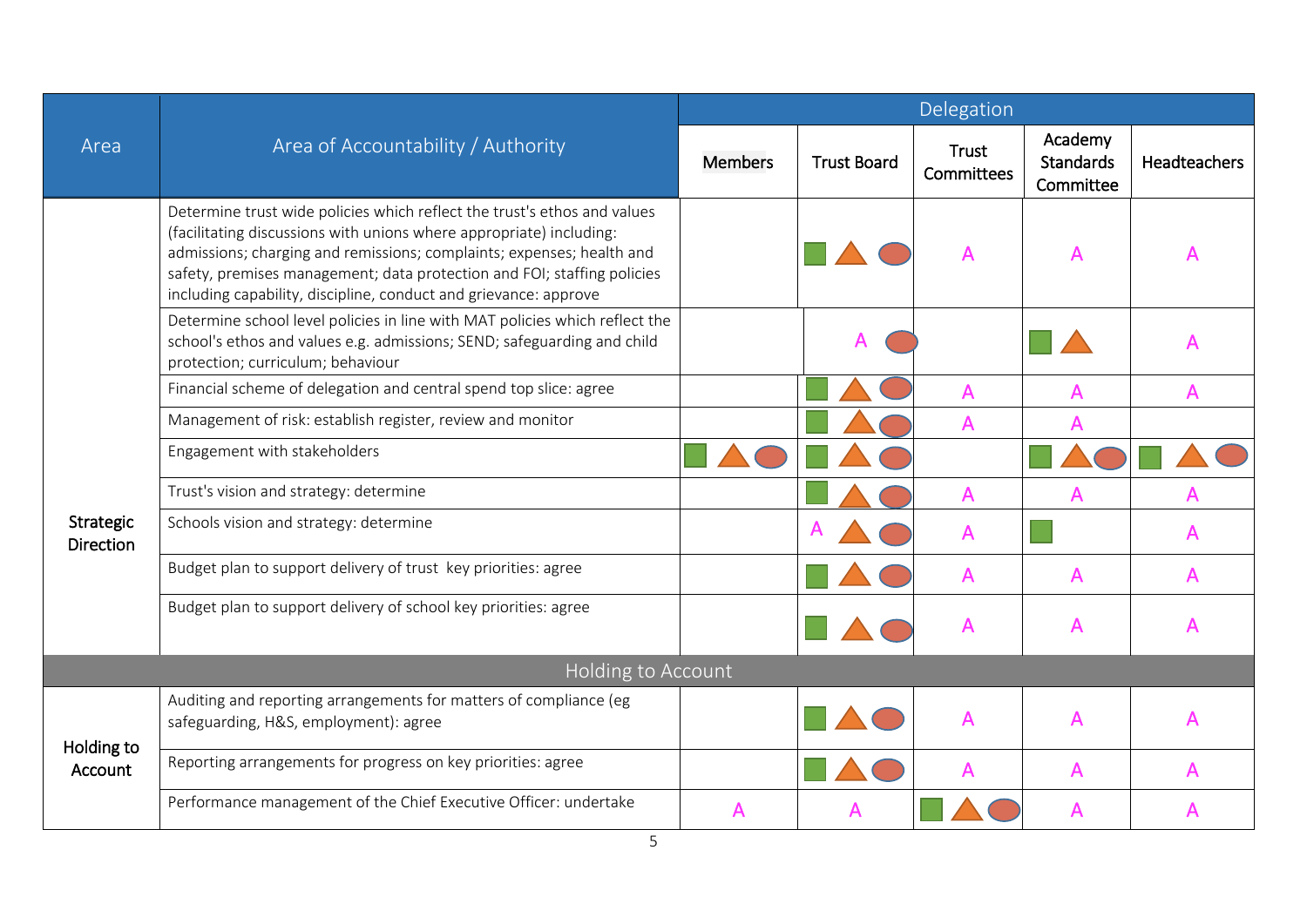|                      | Area of Accountability / Authority                                                                                                                |                |                    | Delegation                 |                                          |              |
|----------------------|---------------------------------------------------------------------------------------------------------------------------------------------------|----------------|--------------------|----------------------------|------------------------------------------|--------------|
| Area                 |                                                                                                                                                   | <b>Members</b> | <b>Trust Board</b> | <b>Trust</b><br>Committees | Academy<br><b>Standards</b><br>Committee | Headteachers |
|                      | Performance management of academy principal : undertake                                                                                           |                | A                  |                            | A                                        | A            |
|                      | <b>Ensuring Financial Probity</b>                                                                                                                 |                |                    |                            |                                          |              |
|                      | Accounting Officer, Chief Financial Officer and Responsible Officer for<br>delivery and scrutiny of trusts detailed accounting processes: appoint |                |                    | A                          | A                                        | A            |
|                      | Trust's scheme of financial delegation: establish and review                                                                                      |                |                    | Α                          | A                                        | A            |
|                      | External auditors' report: receive and respond                                                                                                    |                |                    | A                          | A                                        | A            |
|                      | CEO pay award: agree                                                                                                                              | A              |                    | A                          |                                          |              |
|                      | Academy principal pay award: agree                                                                                                                |                |                    | A                          | A                                        |              |
| Ensuring             | Staff appraisal procedure and pay progression: monitor and agree                                                                                  |                |                    | A                          | A                                        | A            |
| Financial            | Benchmarking and trust wide value for money: ensure robustness                                                                                    |                |                    | A                          |                                          |              |
| Probity              | Benchmarking and academy value for money: ensure robustness                                                                                       |                |                    | A                          |                                          | A            |
|                      | Develop trust wide procurement strategies and efficiency savings<br>programme                                                                     |                |                    | А                          |                                          |              |
|                      | Financial and Central Services (See FSOD for further detail)                                                                                      |                |                    |                            |                                          |              |
| <b>Financial and</b> | HUET financial policies and procedures: develop and approve                                                                                       |                |                    | A                          | A                                        | A            |
| Procurement          | Financial decision levels and limits: establish                                                                                                   |                |                    | A                          | A                                        | А            |
| services             | HUET charging and remissions policy: establish                                                                                                    |                |                    | A                          |                                          |              |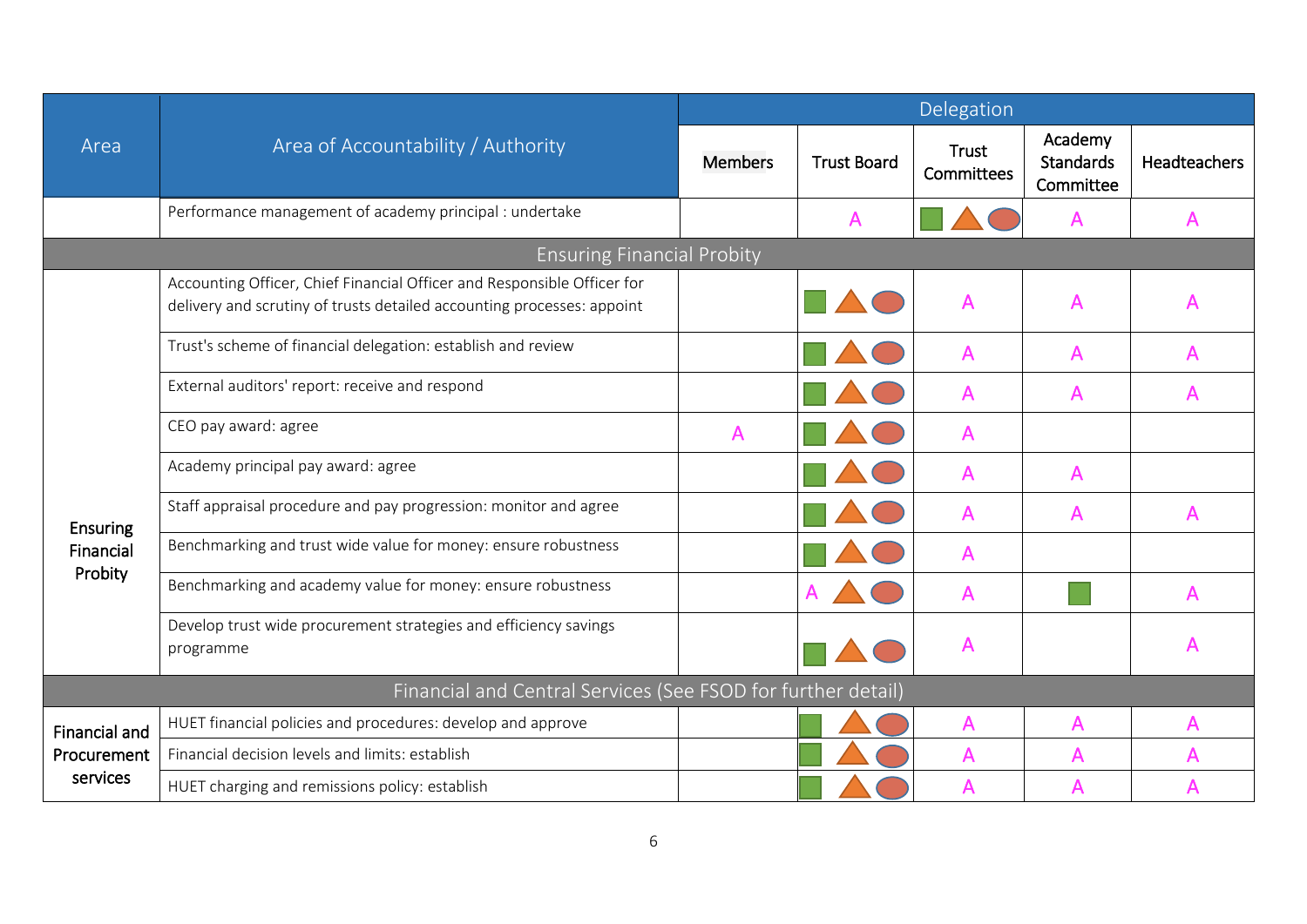|                                 | Area of Accountability / Authority                                                                                                                                                                 | Delegation     |                    |                     |                                          |                     |  |
|---------------------------------|----------------------------------------------------------------------------------------------------------------------------------------------------------------------------------------------------|----------------|--------------------|---------------------|------------------------------------------|---------------------|--|
| Area                            |                                                                                                                                                                                                    | <b>Members</b> | <b>Trust Board</b> | Trust<br>Committees | Academy<br><b>Standards</b><br>Committee | <b>Headteachers</b> |  |
|                                 | To appoint auditors                                                                                                                                                                                |                |                    | A                   |                                          |                     |  |
|                                 | To approve annual accounts                                                                                                                                                                         |                |                    | A                   | A                                        | A                   |  |
|                                 | To monitor compliance with approved financial policies and procedures                                                                                                                              |                |                    | A                   |                                          | A                   |  |
|                                 | Pupil premium / LAC monies: decide how to apply                                                                                                                                                    |                |                    | A                   |                                          | A                   |  |
|                                 | Pupil premium / LAC monies: monitor use                                                                                                                                                            |                |                    | A                   |                                          | A                   |  |
|                                 | Scope of central services to be supplied by HUET in return for top-slice:<br>determine                                                                                                             |                |                    | A                   | A                                        | A                   |  |
|                                 | Additional services to be secured by HUET: identify                                                                                                                                                |                |                    | А                   | A                                        | A                   |  |
|                                 | HUET-wide procurement policies: approve                                                                                                                                                            |                |                    | A                   | A                                        | A                   |  |
|                                 | Annual report and accounts including accounting policies, signed<br>statement on regularity, propriety and compliance, incorporating<br>governance statement demonstrating value for money: submit |                |                    |                     |                                          |                     |  |
|                                 | Premises and services                                                                                                                                                                              |                |                    |                     |                                          |                     |  |
|                                 | Academies buildings insurance and public liability insurance: ensure                                                                                                                               |                |                    | A                   | A                                        |                     |  |
|                                 | Academies accommodation, facilities and grounds: long term strategy                                                                                                                                |                |                    | A                   |                                          | A                   |  |
| Premises and<br><b>Services</b> | Maintain buildings, including developing properly funded maintenance<br>plan                                                                                                                       |                |                    | A                   | A                                        |                     |  |
|                                 | Institute and implement a health and safety policy                                                                                                                                                 |                |                    | A                   | A                                        |                     |  |
|                                 | Health and safety regulations followed                                                                                                                                                             |                |                    | A                   |                                          |                     |  |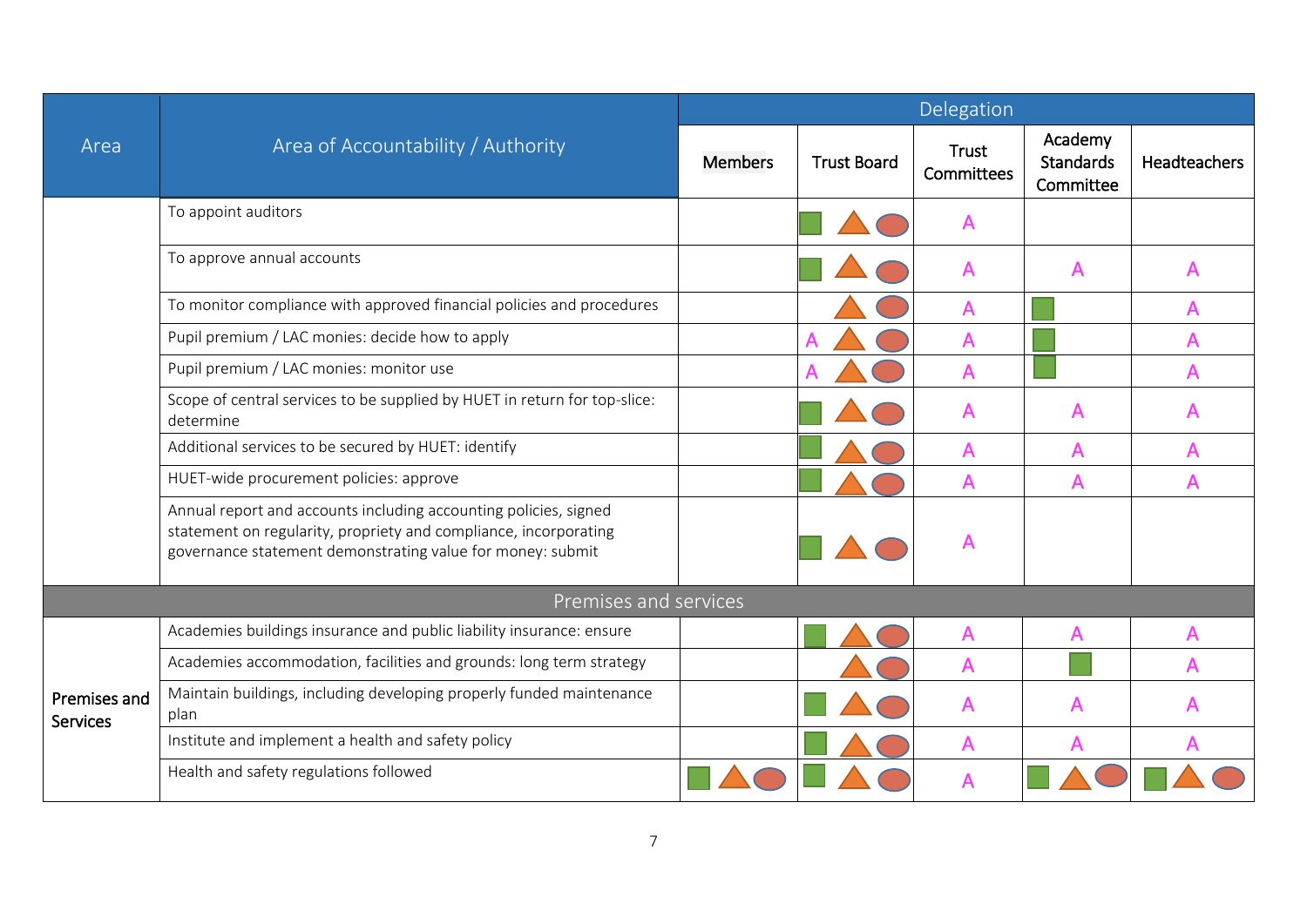|                                         | Area of Accountability / Authority                                                                                       | Delegation     |                    |                     |                                   |                     |  |  |
|-----------------------------------------|--------------------------------------------------------------------------------------------------------------------------|----------------|--------------------|---------------------|-----------------------------------|---------------------|--|--|
| Area                                    |                                                                                                                          | <b>Members</b> | <b>Trust Board</b> | Trust<br>Committees | Academy<br>Standards<br>Committee | <b>Headteachers</b> |  |  |
|                                         | Ensure adequate premises security                                                                                        |                |                    |                     |                                   |                     |  |  |
|                                         | Manage premises                                                                                                          |                |                    | A                   |                                   | A                   |  |  |
|                                         | Develop and maintain HUET IT strategy to support administration /<br>teaching and learning                               |                |                    | A                   | A                                 | A                   |  |  |
|                                         | Manage IT facilities and maximise impact on student outcomes                                                             |                |                    |                     |                                   |                     |  |  |
| Staffing, HR and performance management |                                                                                                                          |                |                    |                     |                                   |                     |  |  |
|                                         | Formulation of employment policies including disciplinary / capability<br>policies in line with statutory regulations    |                |                    |                     | A                                 | A                   |  |  |
|                                         | Implementation of employment policies including disciplinary / capability<br>policies in line with statutory regulations |                |                    |                     |                                   |                     |  |  |
|                                         | HUET staffing structure: agree                                                                                           |                |                    |                     | A                                 |                     |  |  |
|                                         | Academy staffing structure: agree                                                                                        |                |                    |                     |                                   | A                   |  |  |
| Staffing / HR<br>/PM                    | Appoint / suspend / dismiss HUET CEO                                                                                     | A              |                    |                     | A                                 |                     |  |  |
|                                         | Appoint / suspend / dismiss Academy principals                                                                           |                |                    |                     | A                                 |                     |  |  |
|                                         | To institute and implement a pay policy for teaching and non-teaching<br>staff                                           |                |                    |                     | A                                 |                     |  |  |
|                                         | Appoint / suspend / dismiss senior leadership team within agreed<br>spending limits                                      |                |                    |                     |                                   |                     |  |  |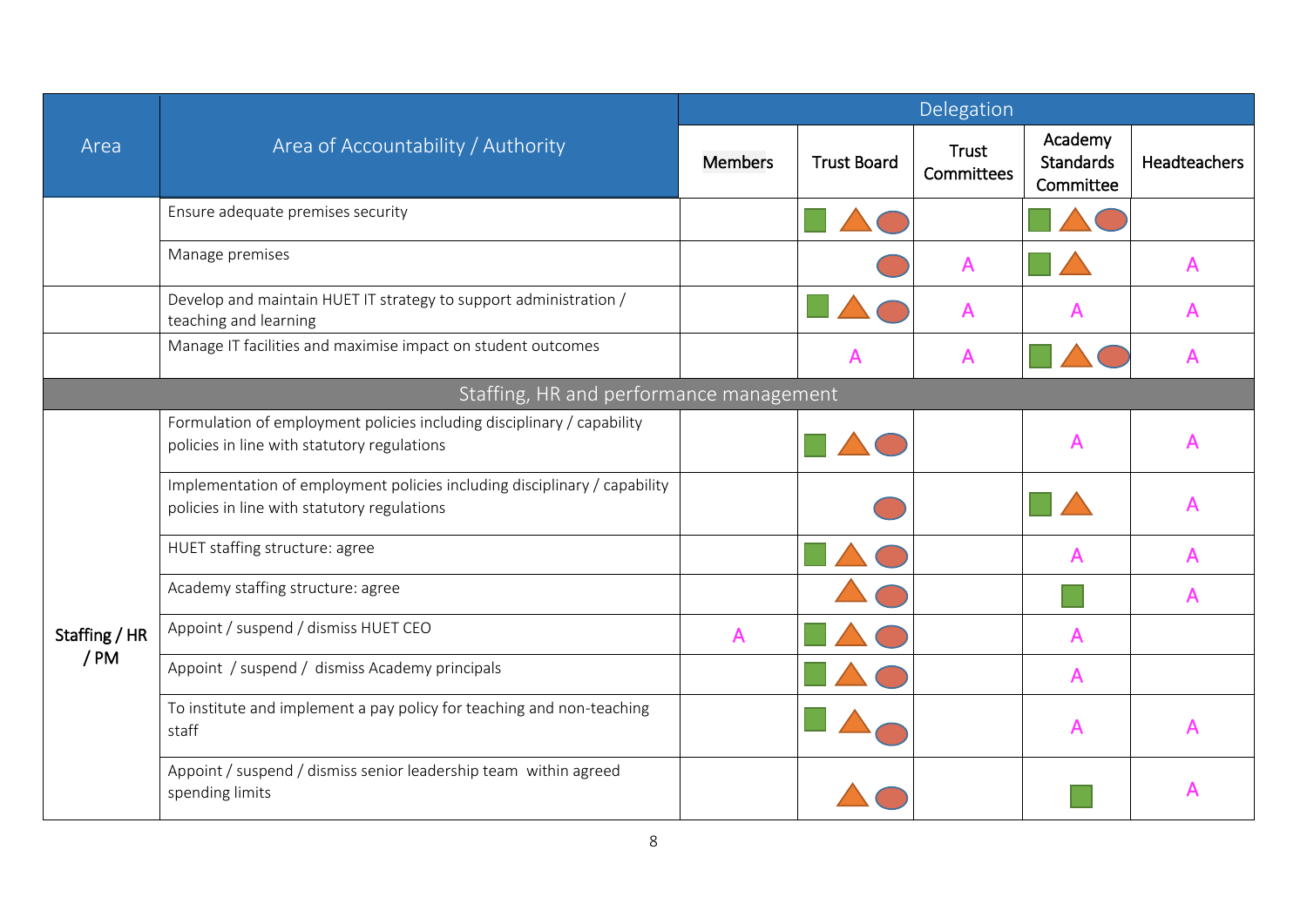|      | Area of Accountability / Authority                                                                                                                     | Delegation     |                    |                     |                                          |              |  |
|------|--------------------------------------------------------------------------------------------------------------------------------------------------------|----------------|--------------------|---------------------|------------------------------------------|--------------|--|
| Area |                                                                                                                                                        | <b>Members</b> | <b>Trust Board</b> | Trust<br>Committees | Academy<br><b>Standards</b><br>Committee | Headteachers |  |
|      | Appoint / suspend / dismiss teaching staff within agreed spending limits                                                                               |                |                    |                     |                                          | Α            |  |
|      | Appoint / suspend / dismiss non-teaching staff within agreed spending<br>limits                                                                        |                |                    |                     |                                          | A            |  |
|      | To institute and implement performance management and appraisal<br>policies for teaching and non-teaching staff                                        |                |                    |                     |                                          |              |  |
|      | Ensure all safer recruitment procedures adhered to and SCR accurate<br>and up-to-date                                                                  |                |                    |                     |                                          |              |  |
|      | To consider and ratify pay recommendations made as a result of the<br>teachers' performance management cycle / non-teaching staff appraisal<br>process |                |                    | A                   | A                                        | А            |  |
|      | Maintain accurate, effective and secure employee records                                                                                               |                |                    |                     | А                                        |              |  |

| Operational |                                                                                           |  |  |  |  |  |  |
|-------------|-------------------------------------------------------------------------------------------|--|--|--|--|--|--|
| Operational | GDPR Compliance - ensure all schools in trust comply with latest GDPR<br>regulations 2018 |  |  |  |  |  |  |
|             | Ratify term dates and TED days                                                            |  |  |  |  |  |  |
|             | Decide the length and organisation of the school day                                      |  |  |  |  |  |  |
|             | Prepare and publish HUET prospectus                                                       |  |  |  |  |  |  |
|             | Prepare and publish academies' prospectuses                                               |  |  |  |  |  |  |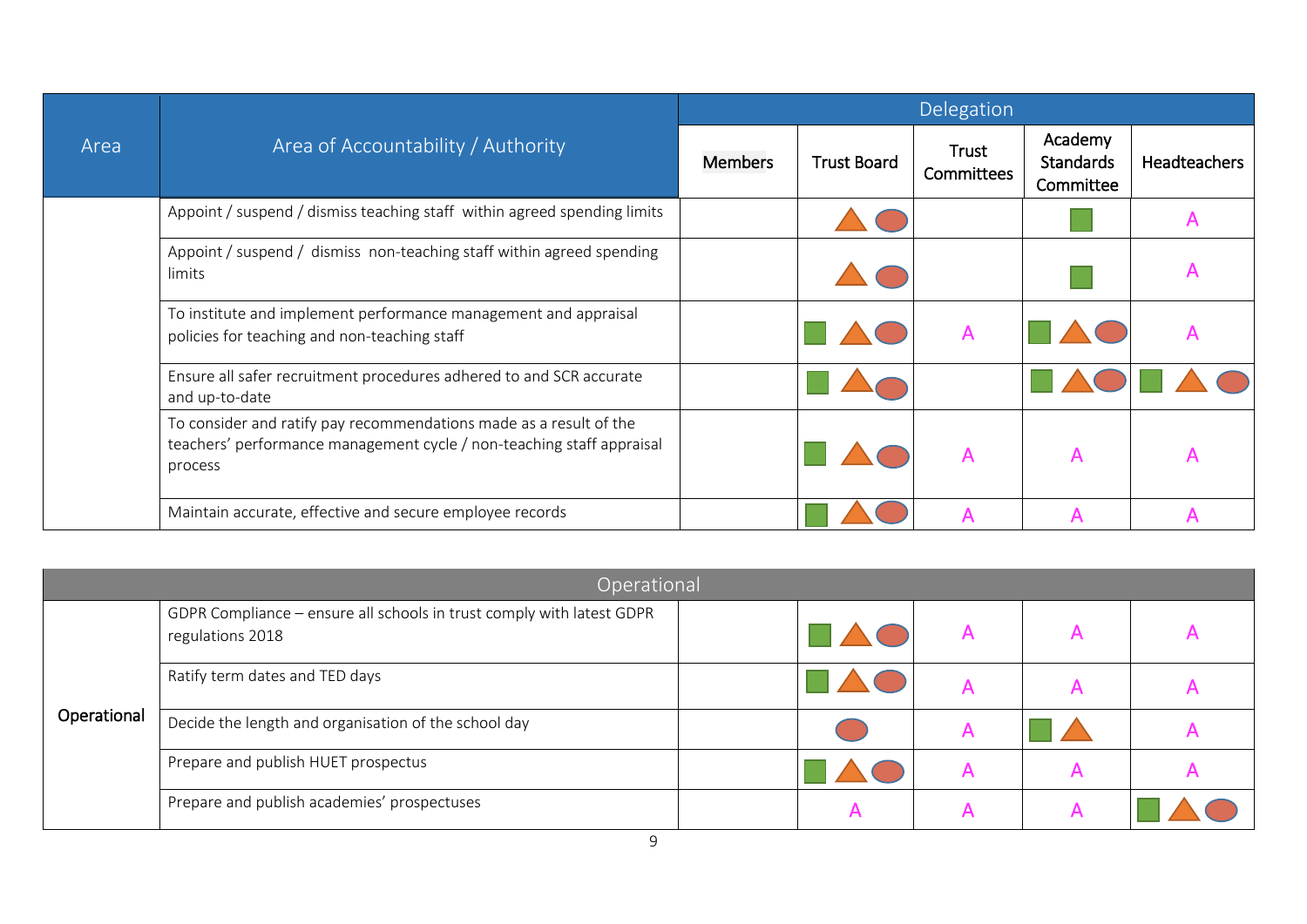| Area | Area of Accountability / Authority                                                                                 | Delegation     |                    |                     |                                   |                     |  |
|------|--------------------------------------------------------------------------------------------------------------------|----------------|--------------------|---------------------|-----------------------------------|---------------------|--|
|      |                                                                                                                    | <b>Members</b> | <b>Trust Board</b> | Trust<br>Committees | Academy<br>Standards<br>Committee | <b>Headteachers</b> |  |
|      | Develop and maintain HUET website                                                                                  |                |                    | A                   | A                                 |                     |  |
|      | Develop and maintain academies' websites                                                                           |                | $\mathsf{A}$       | A                   | A                                 |                     |  |
|      | Instituting and updating home-school agreements                                                                    |                | A                  |                     | А                                 |                     |  |
|      | Ensure provision of FSM to students meeting criteria                                                               |                | A                  | A                   |                                   |                     |  |
|      | Maintain accurate, effective and secure pupil records                                                              |                | A                  | A                   | A                                 |                     |  |
|      | To provide accurate information to ensure that all census returns are<br>completed in a timely and accurate manner |                | $\mathsf{A}$       |                     | A                                 |                     |  |

|            | <b>Function</b>                                                                                         | Delegation     |                    |                     |                                          |             |  |  |
|------------|---------------------------------------------------------------------------------------------------------|----------------|--------------------|---------------------|------------------------------------------|-------------|--|--|
| Area       |                                                                                                         | <b>Members</b> | <b>Trust Board</b> | Trust<br>Committees | Academy<br><b>Standards</b><br>Committee | Headteacher |  |  |
|            | Curriculum, teaching, learning and assessment                                                           |                |                    |                     |                                          |             |  |  |
|            | Develop and implement a HUET curriculum policy, including policy on<br>any national curriculum opt-outs |                |                    |                     |                                          |             |  |  |
| Curriculum | Develop and implement academies' curriculum policies                                                    |                |                    |                     |                                          |             |  |  |
| Teaching   | Provision of RE (in-line with SACRE guidelines)                                                         |                |                    |                     |                                          |             |  |  |
| Assessment | Pupils take part in daily act of worship                                                                |                |                    |                     |                                          |             |  |  |
|            | Ensure provision of sex education including developing written policy                                   |                |                    |                     |                                          |             |  |  |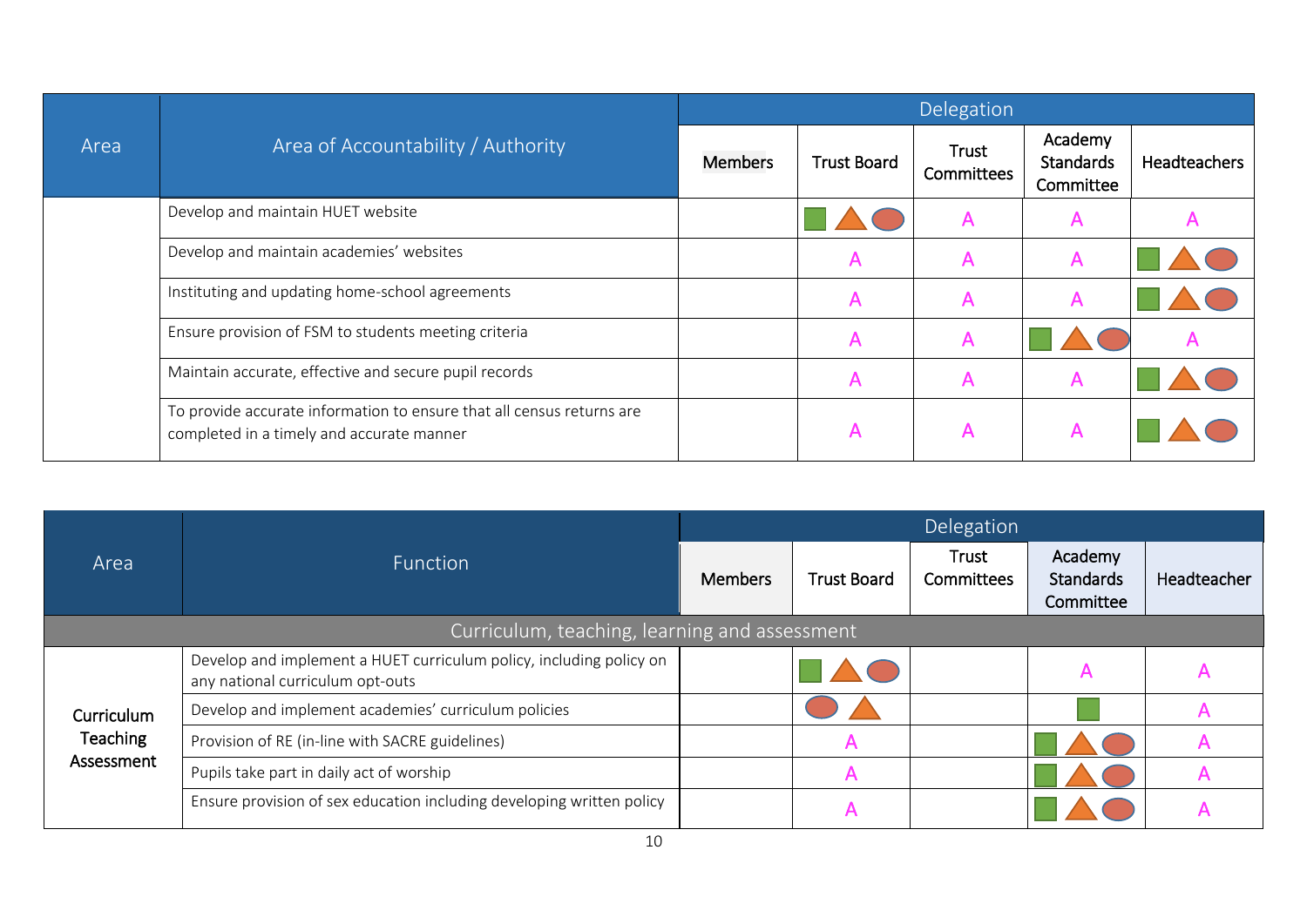|                                    | Function                                                                               | Delegation     |                    |                            |                                   |             |  |  |
|------------------------------------|----------------------------------------------------------------------------------------|----------------|--------------------|----------------------------|-----------------------------------|-------------|--|--|
| Area                               |                                                                                        | <b>Members</b> | <b>Trust Board</b> | <b>Trust</b><br>Committees | Academy<br>Standards<br>Committee | Headteacher |  |  |
|                                    | Develop and implement HUET teaching, learning and assessment<br>policies               |                |                    |                            | Α                                 |             |  |  |
|                                    | Develop and implement academies' teaching, learning and<br>assessment policies         |                |                    |                            |                                   |             |  |  |
|                                    | Responsible for standards of teaching                                                  |                |                    |                            |                                   |             |  |  |
|                                    | Accountable for standards of teaching                                                  |                |                    |                            |                                   |             |  |  |
|                                    | Responsible for individual child's education                                           |                |                    |                            |                                   |             |  |  |
|                                    | Accountable for individual child's education                                           |                |                    |                            | A                                 |             |  |  |
|                                    | Safeguarding, attendance and behaviour                                                 |                |                    |                            |                                   |             |  |  |
|                                    | Develop a safeguarding policy in line with statutory requirements and<br>best practice |                |                    |                            | A                                 |             |  |  |
|                                    | Implement safeguarding policy effectively in specific academy context                  |                |                    |                            |                                   |             |  |  |
|                                    | Maintain accurate and effective and secure student records                             |                |                    |                            |                                   |             |  |  |
|                                    | Comply with all data protection legislation and good practice                          |                |                    |                            |                                   |             |  |  |
| Safeguarding.                      | Deliver on PREVENT agenda                                                              |                |                    |                            |                                   | A           |  |  |
| Attendance and<br><b>Behaviour</b> | Establish and implement a positive behaviour policy                                    |                |                    |                            |                                   | А           |  |  |
|                                    | Monitor effectiveness of positive behaviour policy                                     |                |                    |                            |                                   |             |  |  |
|                                    | Power to exclude (fixed term)                                                          |                |                    |                            |                                   |             |  |  |
|                                    | Power to exclude (permanent)                                                           |                |                    |                            |                                   |             |  |  |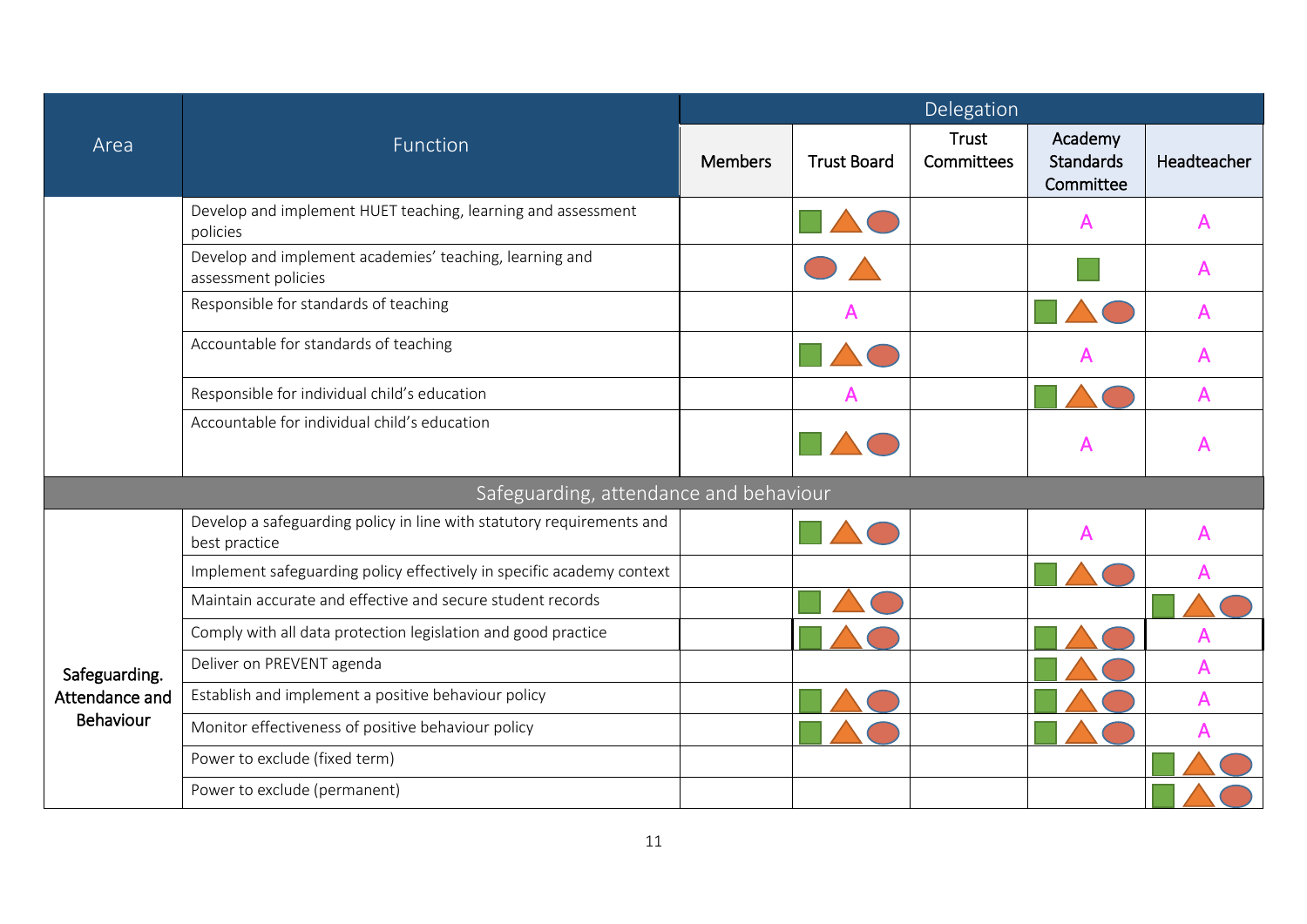|                           | Function                                                                                                                                           |                |                    | Delegation                 |                                          |             |
|---------------------------|----------------------------------------------------------------------------------------------------------------------------------------------------|----------------|--------------------|----------------------------|------------------------------------------|-------------|
| Area                      |                                                                                                                                                    | <b>Members</b> | <b>Trust Board</b> | <b>Trust</b><br>Committees | Academy<br><b>Standards</b><br>Committee | Headteacher |
|                           | Reviews of exclusions (fixed term)                                                                                                                 |                |                    |                            |                                          | A           |
|                           | Reviews of exclusions (permanent)                                                                                                                  |                |                    |                            |                                          | A           |
|                           | Improvement and CPD - planning, monitoring, evaluation and review                                                                                  |                |                    |                            |                                          |             |
|                           | Produce three year HUET development plan                                                                                                           |                |                    |                            | A                                        | А           |
|                           | Produce annual HUET development plan to support long-term plan<br>including KPIs (agree with SIP if appropriate)                                   |                |                    |                            | A                                        |             |
|                           | Produce three year Academy development plan                                                                                                        |                |                    |                            |                                          | А           |
| Improvement<br><b>CPD</b> | Produce annual Academy development plan to support long-term<br>plan including KPIs - agree with HUET                                              |                |                    |                            |                                          |             |
|                           | Propose targets for student achievement-agree with HUET                                                                                            |                |                    |                            |                                          |             |
|                           | Propose targets for student achievement-agree with ACADEMY<br>STANDARDS COMMITTEE                                                                  |                |                    |                            | A                                        |             |
|                           | Implement annual self-evaluation cycle to assess progress on HUET<br>development plan objectives                                                   |                |                    |                            | A                                        |             |
|                           | Implement annual self-evaluation cycle to assess progress on<br>academy development plan objectives                                                |                |                    |                            |                                          |             |
|                           | Prepare SEF / performance data and other returns for HUET board /<br>SIP and external audiences, including Ofsted                                  |                |                    |                            |                                          |             |
|                           | Prepare SEF / performance data and other returns for ACADEMY<br>STANDARDS COMMITTEE board / HUET / SIP and external audiences,<br>including Ofsted |                |                    |                            | A                                        |             |
|                           | Formulate HUET post-Ofsted inspection plan                                                                                                         |                |                    |                            | A                                        |             |